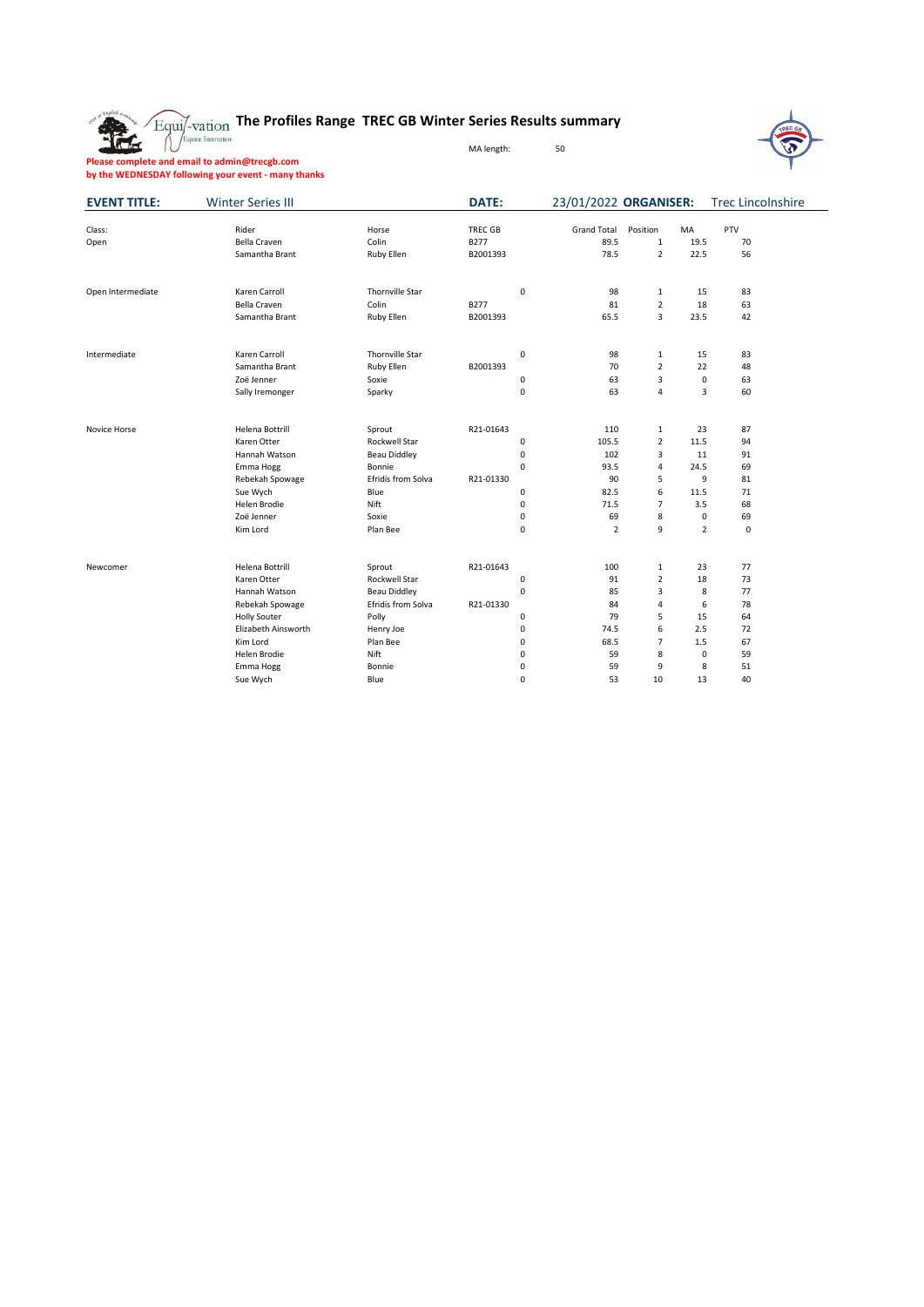| <sub>o</sub> Englis <i>h iro</i> z | Equi/-vation             | The Profiles Range TREC GB Winter Series Class summary |              |           |                 |                                |                              |                 |                          |              |        |      |              | TREC         |            |
|------------------------------------|--------------------------|--------------------------------------------------------|--------------|-----------|-----------------|--------------------------------|------------------------------|-----------------|--------------------------|--------------|--------|------|--------------|--------------|------------|
| <b>ATH</b>                         | Equine Innovation        |                                                        |              |           |                 |                                |                              |                 |                          |              |        |      |              |              |            |
| <b>EVENT TITLE:</b>                | <b>Winter Series III</b> |                                                        | <b>DATE:</b> |           |                 | 23/01/2022 ORGANISER:          |                              |                 | <b>Trec Lincolnshire</b> |              |        |      |              |              |            |
| <b>Class:</b>                      | <b>Open</b>              |                                                        |              |           |                 |                                |                              |                 |                          |              |        |      |              |              |            |
|                                    |                          | <sup>L. Figure 8</sup>                                 | A Sbend      | 3. Ridden | s. Low Branches | - Turnabour &o4<br>6. Corridor | ݡ<br><b>&amp; Horse Part</b> | Lea Road Closed | Deductions for circline  | <b>PTV</b>   | CANTER |      | <b>MA</b>    | <b>GRAND</b> |            |
| <b>RIDER</b>                       | <b>TREC GB NO</b>        | HORSE (very important)                                 |              |           |                 |                                |                              |                 |                          | <b>TOTAL</b> |        | WALF | <b>TOTAL</b> | <b>TOTAL</b> | $\delta^2$ |
| <b>Bella Craven</b>                | <b>B277</b>              | Colin                                                  | 10           |           |                 |                                |                              |                 |                          |              |        |      | 19.5         | 89.5         |            |
| Samantha Brant                     | B2001393                 | Ruby Ellen                                             |              |           |                 |                                |                              |                 |                          |              | 56     | 7.5  | 22.5         | 78.5         |            |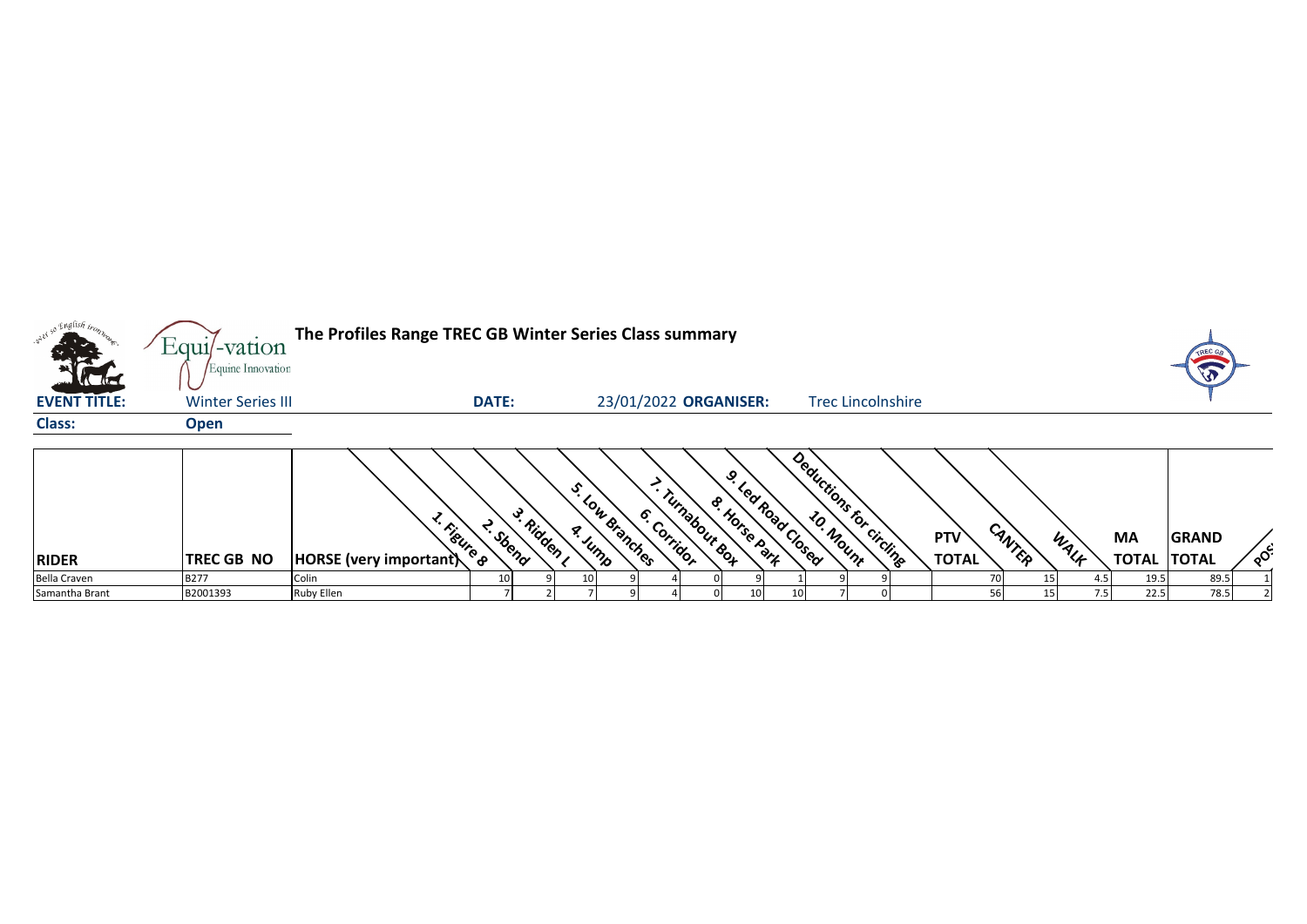|                                   | Equi/-vation                                  | The Profiles Range TREC GB Winter Series Class summary |                                         |              |         |             |              |                 |                         |             |                          |  |                            |                 |      |                          | TREC GE      |                      |
|-----------------------------------|-----------------------------------------------|--------------------------------------------------------|-----------------------------------------|--------------|---------|-------------|--------------|-----------------|-------------------------|-------------|--------------------------|--|----------------------------|-----------------|------|--------------------------|--------------|----------------------|
| <b>ALC</b><br><b>EVENT TITLE:</b> | Equine Innovation<br><b>Winter Series III</b> |                                                        | <b>DATE:</b>                            |              |         |             |              |                 | 23/01/2022 ORGANISER:   |             | <b>Trec Lincolnshire</b> |  |                            |                 |      |                          |              |                      |
| <b>Class:</b>                     | <b>Open Intermediate</b>                      |                                                        |                                         |              |         |             |              |                 |                         |             |                          |  |                            |                 |      |                          |              |                      |
| <b>RIDER</b>                      | TREC GB NO                                    | HORSE (very important)                                 | $\mathcal{S}_{\mathcal{A}}$<br>Corridor | Low Branches | a. Jump | S. Ridden I | 6. Leas Bend | - Offside Mount | <b>&amp; Immobility</b> | 9. Kigure 8 | Deductions for circling  |  | <b>PTV</b><br><b>TOTAL</b> | CANTER          | WALF | MA<br><b>TOTAL TOTAL</b> | <b>GRAND</b> | $\circ$ <sup>c</sup> |
| Karen Carroll                     |                                               | 0 Thornville Star                                      | 10                                      |              |         |             | 10           |                 | 10                      |             | 10                       |  | 83                         |                 |      |                          |              |                      |
| <b>Bella Craven</b>               | <b>B277</b>                                   | Colin                                                  |                                         |              |         |             |              |                 |                         | 10          |                          |  | 63                         |                 |      |                          |              |                      |
| Samantha Brant                    | B2001393                                      | <b>Ruby Ellen</b>                                      |                                         |              |         |             |              |                 |                         |             |                          |  |                            | 15 <sub>l</sub> | 8.5  | 23.5                     | 65.5         |                      |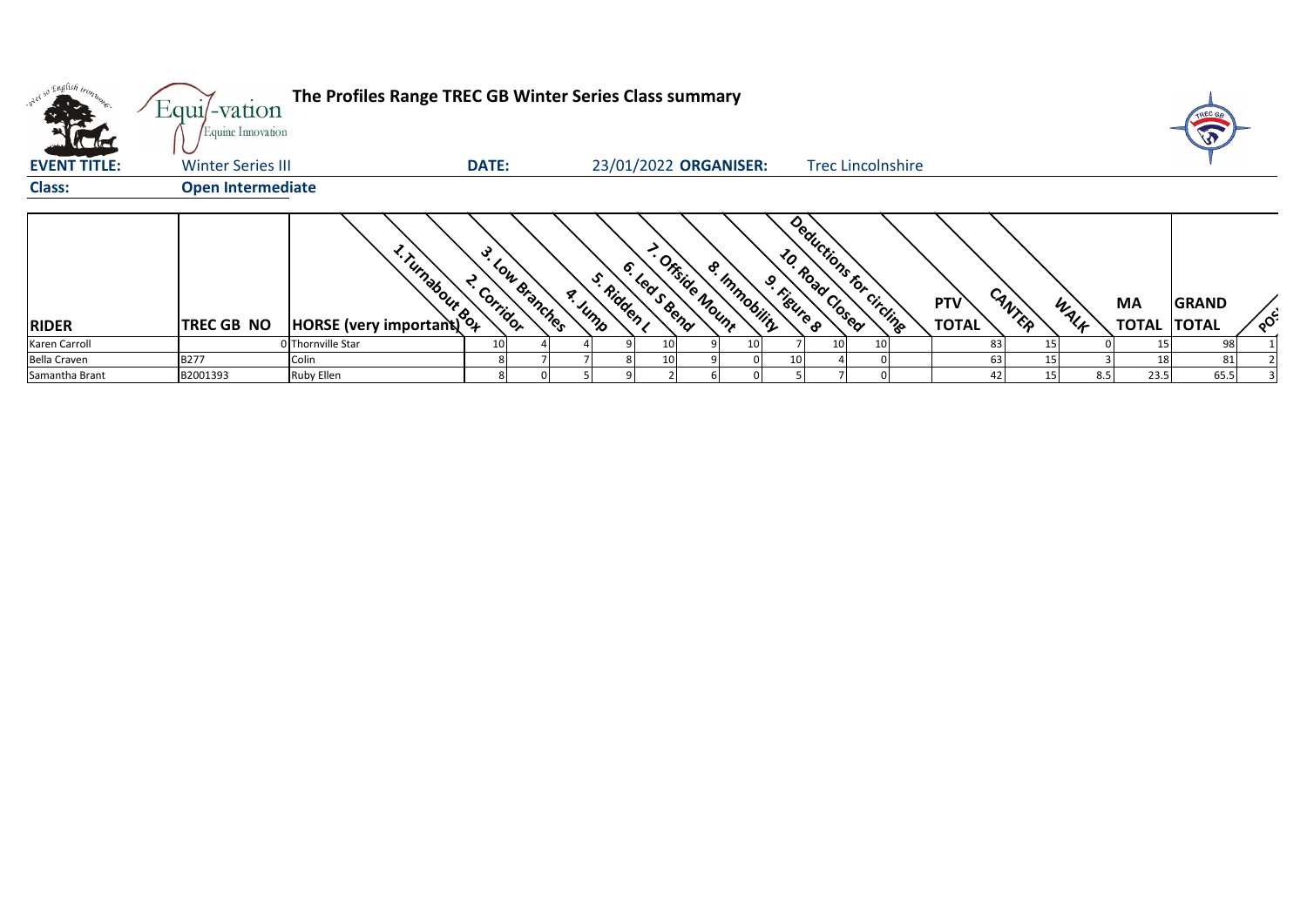| <b>KTH</b>          | Equi/-vation<br>Equine Innovation | The Profiles Range TREC GB Winter Series Class summary |              |                             |                       |               |                |              |                 |                          |                            |        |      |    | TREC GR                            |           |
|---------------------|-----------------------------------|--------------------------------------------------------|--------------|-----------------------------|-----------------------|---------------|----------------|--------------|-----------------|--------------------------|----------------------------|--------|------|----|------------------------------------|-----------|
| <b>EVENT TITLE:</b> | <b>Winter Series III</b>          |                                                        | <b>DATE:</b> |                             | 23/01/2022 ORGANISER: |               |                |              |                 | <b>Trec Lincolnshire</b> |                            |        |      |    |                                    |           |
| <b>Class:</b>       | Intermediate                      |                                                        |              |                             |                       |               |                |              |                 |                          |                            |        |      |    |                                    |           |
| <b>RIDER</b>        | <b>TREC GB NO</b>                 | <b>All Controls</b><br>HORSE (very important)          | L. Ridden ,  | A. Road Useg<br>3. Figure 8 | s. Turnabour Box      | 6. Horse Park | - Lea Corridor | ୰<br>& Mount | J. Low Branches | Deductions for circling  | <b>PTV</b><br><b>TOTAL</b> | CANTER | WALK | MA | <b>GRAND</b><br><b>TOTAL TOTAL</b> | POSITIC'S |
| Karen Carroll       |                                   | 0 Thornville Star                                      |              |                             |                       |               | 10             |              | 10 <sub>l</sub> |                          |                            | 83     |      |    | 98                                 |           |
| Samantha Brant      | B2001393                          | Ruby Ellen                                             |              |                             |                       |               |                |              |                 |                          |                            | 48     | 15   | 22 | 70                                 |           |
| Zoë Jenner          |                                   | 0 Soxie                                                |              |                             |                       |               |                |              |                 |                          |                            | 63     |      |    | 63                                 |           |
| Sally Iremonger     |                                   | 0 Sparky                                               |              |                             |                       |               |                |              |                 |                          |                            | 60     |      |    | 63                                 |           |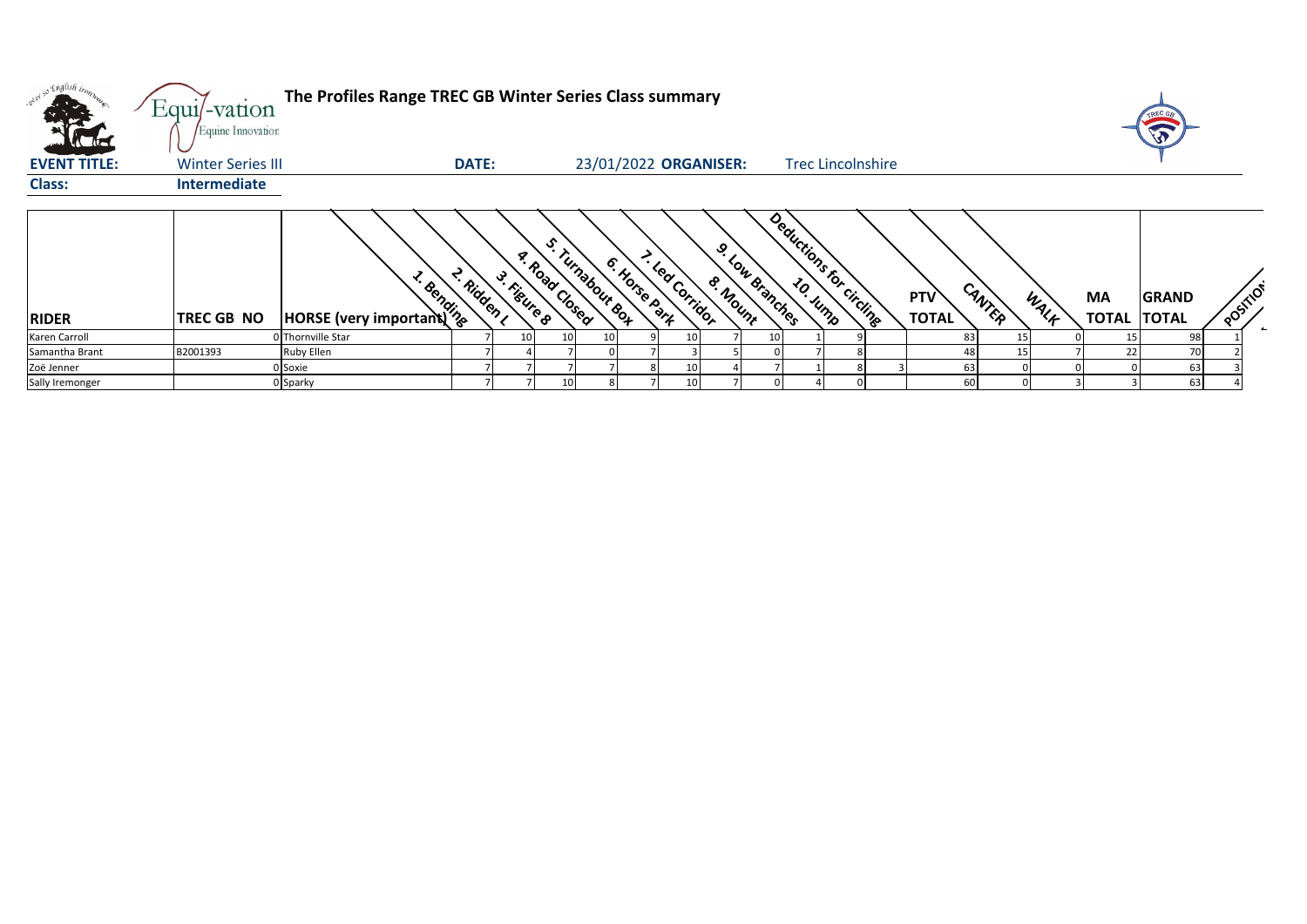| with so English trong  | Equi/-vation<br>Equine Innovation | The Profiles Range TREC GB Winter Series Class summary |              |              |                   |                  |          |                       |                  |                                      |                          |                            |                 |      |                          | TREC GB<br>5 |          |                          |
|------------------------|-----------------------------------|--------------------------------------------------------|--------------|--------------|-------------------|------------------|----------|-----------------------|------------------|--------------------------------------|--------------------------|----------------------------|-----------------|------|--------------------------|--------------|----------|--------------------------|
| <b>EVENT TITLE:</b>    | <b>Winter Series III</b>          |                                                        | <b>DATE:</b> |              |                   |                  |          | 23/01/2022 ORGANISER: |                  |                                      | <b>Trec Lincolnshire</b> |                            |                 |      |                          |              |          |                          |
| <b>Class:</b>          | <b>Novice Horse</b>               |                                                        |              |              |                   |                  |          |                       |                  |                                      |                          |                            |                 |      |                          |              |          |                          |
| <b>RIDER</b>           | <b>TREC GB NO</b>                 | · Bending<br>HORSE (very important)                    | 2. SBend     | - Horse Park | a Lea Road Closed | s. led Corribbre | 6. Mount | - Immobility          | وي<br>& Ridden I | 10. Turnabour 80+<br>3. Low Branches | Deductions for circling  | <b>PTV</b><br><b>TOTAL</b> | CANTER          | WALK | MA<br><b>TOTAL TOTAL</b> | <b>GRAND</b> | POSTILON | $\overline{\phantom{a}}$ |
| Helena Bottrill        | R21-01643                         | Sprout                                                 |              |              |                   |                  | 10       |                       | 10               |                                      |                          | 87                         | 15              |      | 23                       | 110          |          |                          |
| Karen Otter            |                                   | 0 Rockwell Star                                        |              |              | 10                |                  | 10       |                       | 1(               | 10<br>10                             |                          | 94                         | 11.5            |      | 11.5                     | 105.5        |          |                          |
| <b>Hannah Watson</b>   |                                   | 0 Beau Diddley                                         | 10           |              | 10                |                  | 10       |                       | 10               | 10<br>10                             |                          | 91                         | 7.5             | 3.5  | 11                       | 102          |          |                          |
| <b>Emma Hogg</b>       |                                   | 0 Bonnie                                               |              |              | 10                |                  |          |                       | 10               | 10                                   |                          | 69                         | 15 <sub>1</sub> | 9.5  | 24.5                     | 93.5         |          |                          |
| <b>Rebekah Spowage</b> | R21-01330                         | Efridís from Solva                                     |              |              |                   | 10               | 10       |                       | 10               |                                      |                          | 81                         |                 |      |                          | 90           |          |                          |
| Sue Wych               |                                   | 0 Blue                                                 |              |              | 10                | 8                |          |                       |                  |                                      |                          | 71                         | 9.5             |      | 11.5                     | 82.5         |          |                          |
| <b>Helen Brodie</b>    |                                   | 0 Nift                                                 |              |              | 10                |                  |          |                       | 10               |                                      |                          | 68                         |                 | 3.5  | 3.5                      | 71.5         |          |                          |
| Zoë Jenner             |                                   | 0 Soxie                                                |              |              | 10                |                  |          | 10                    |                  |                                      |                          | 69                         |                 |      |                          | 69           |          |                          |
| Kim Lord               |                                   | 0 Plan Bee                                             |              |              |                   |                  | 10       |                       |                  |                                      |                          |                            |                 |      |                          |              |          |                          |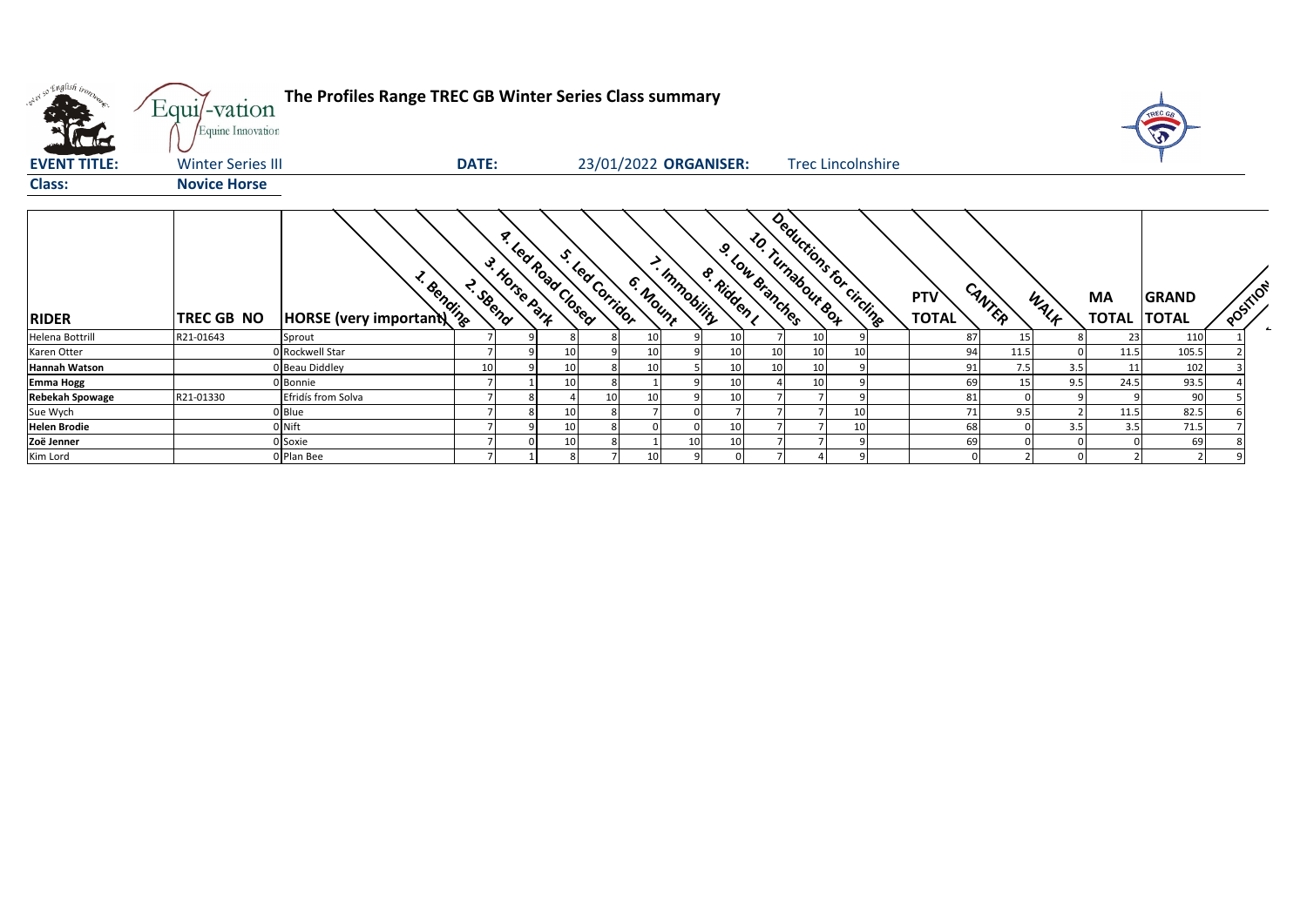| what so English trong | Equi/-vation<br>Equine Innovation | The Profiles Range TREC GB Winter Series Class summary |                |          |             |    |                            |        |                 |                                            |                                                   |  |                            |          |      |                           |                              |                        |
|-----------------------|-----------------------------------|--------------------------------------------------------|----------------|----------|-------------|----|----------------------------|--------|-----------------|--------------------------------------------|---------------------------------------------------|--|----------------------------|----------|------|---------------------------|------------------------------|------------------------|
| <b>EVENT TITLE:</b>   | <b>Winter Series III</b>          |                                                        | <b>DATE:</b>   |          |             |    | 23/01/2022 ORGANISER:      |        |                 |                                            | <b>Trec Lincolnshire</b>                          |  |                            |          |      |                           |                              |                        |
| <b>Class:</b>         | <b>Newcomer</b>                   |                                                        |                |          |             |    |                            |        |                 |                                            |                                                   |  |                            |          |      |                           |                              |                        |
| <b>RIDER</b>          | TREC GB NO                        | <b>x. Turn 804</b><br>HORSE (very important)           | 2. lease Bend  | 3. Mount | a. Ridden I |    | 6. Corridor<br>S. Figure 8 | > Jump |                 | 9. Low Branches<br><b>&amp; Immobility</b> | Deductions for circlinge<br><b>10. Road Cosed</b> |  | <b>PTV</b><br><b>TOTAL</b> | CANTER   | WALK | <b>MA</b><br><b>TOTAL</b> | <b>GRAND</b><br><b>TOTAL</b> | POSTILON<br>$\epsilon$ |
| Helena Bottrill       | R21-01643                         | Sprout                                                 |                |          | 10          |    |                            |        | 10 <sup>1</sup> | 10                                         | 10                                                |  | 77                         | 15       |      | 23                        | 100                          |                        |
| Karen Otter           |                                   | 0 Rockwell Star                                        | 9              |          | 10          |    |                            |        |                 | 10                                         | 10                                                |  | 73                         | 15       |      | 18                        | 91                           |                        |
| Hannah Watson         |                                   | 0 Beau Diddley                                         | 9              |          |             | 10 |                            | 10     | 10              |                                            | 10                                                |  | 77                         | 2.5      | 5.5  |                           | 85                           |                        |
| Rebekah Spowage       | R21-01330                         | Efridís from Solva                                     | 9              |          |             |    |                            |        | 10              | 10 <sup>1</sup>                            |                                                   |  | 78                         | $\Omega$ |      |                           | 84                           |                        |
| <b>Holly Souter</b>   |                                   | 0 Polly                                                | 10             |          |             |    |                            |        | 10 <sup>1</sup> |                                            |                                                   |  | 64                         | 15       |      | 15                        | 79                           |                        |
| Elizabeth Ainsworth   |                                   | 0 Henry Joe                                            | $\overline{9}$ |          |             | 10 |                            | 10     |                 | 10                                         | 10                                                |  | 72                         |          | 2.5  | 2.5                       | 74.5                         |                        |
| Kim Lord              |                                   | 0 Plan Bee                                             | 10             |          | 10          |    |                            |        |                 | 10                                         |                                                   |  | 67                         | 1.5      |      | 1.5                       | 68.5                         |                        |
| Helen Brodie          |                                   | 0 Nift                                                 | 10             |          |             |    |                            |        |                 |                                            |                                                   |  | 59                         |          |      |                           | 59                           |                        |
| Emma Hogg             |                                   | 0 Bonnie                                               |                |          |             |    |                            |        | 10 <sup>1</sup> | 10                                         |                                                   |  | 51                         |          |      |                           | 59                           |                        |
| Sue Wych              |                                   | 0 Blue                                                 | 6 <sup>1</sup> |          |             |    |                            |        |                 |                                            |                                                   |  | 40                         | 11.5     |      | 13                        | 53                           |                        |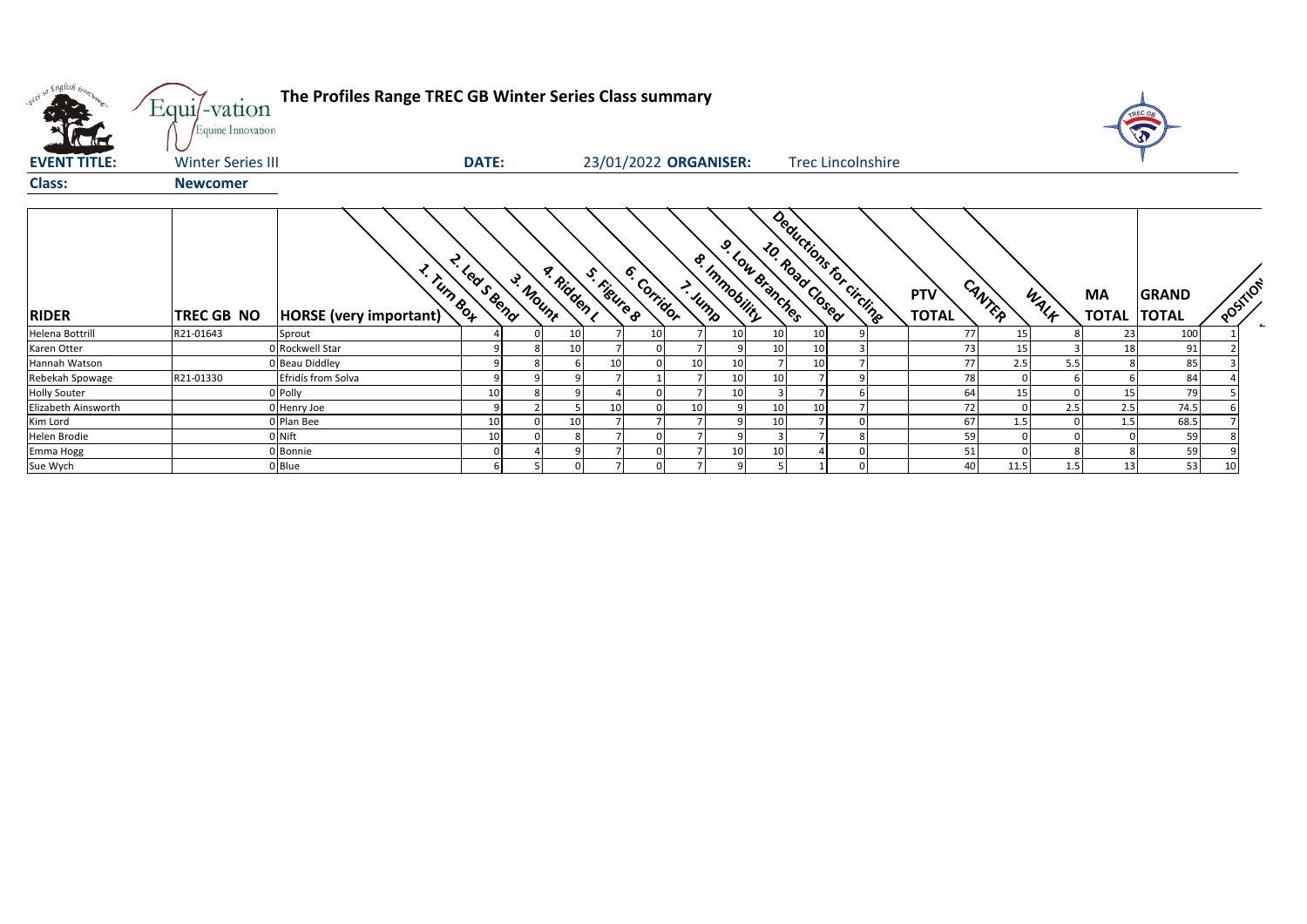| TREC GA             |                          | <b>TREC GB Winter Series Class summary</b> |                 |                          |                    |             |          |          |                       |             |                                                |  |                            |        |      | A                        |              |          |                |
|---------------------|--------------------------|--------------------------------------------|-----------------|--------------------------|--------------------|-------------|----------|----------|-----------------------|-------------|------------------------------------------------|--|----------------------------|--------|------|--------------------------|--------------|----------|----------------|
| <b>EVENT TITLE:</b> | <b>Winter Series III</b> |                                            | <b>DATE:</b>    |                          |                    |             |          |          | 23/01/2022 ORGANISER: |             | <b>Trec Lincolnshire</b>                       |  |                            |        |      |                          |              |          |                |
| <b>Class:</b>       | <b>Starters In Hand</b>  |                                            |                 |                          |                    |             |          |          |                       |             |                                                |  |                            |        |      |                          |              |          |                |
| <b>RIDER</b>        | <b>TREC GB NO</b>        | · Bending<br><b>HORSE</b> (very important) | L. Low Branches | <b>S. Led Horse Part</b> | x. Led Road Closed | s. Corridor | 6. SBend | - Ridden | & Jump                | 9. Kigure 8 | Deductions for circlingen<br>10. Turnabout box |  | <b>PTV</b><br><b>TOTAL</b> | CANTER | WALF | МA<br><b>TOTAL TOTAL</b> | <b>GRAND</b> | POSITION | $\overline{ }$ |
| Claire Hubbard      |                          | 0 Isla (Gellybank Carina)                  |                 |                          |                    |             |          |          |                       |             |                                                |  |                            | 60     |      |                          | 60           |          |                |
| Ruari Spowage       |                          | 0 Efridís from Solva                       |                 |                          |                    |             |          |          |                       |             |                                                |  |                            | 56     |      |                          | 56           |          |                |
| <b>Becky Cooper</b> |                          | 0 Isla (Gellybank Carina)                  |                 |                          |                    |             |          |          |                       |             |                                                |  |                            | 53     |      |                          | 53           |          |                |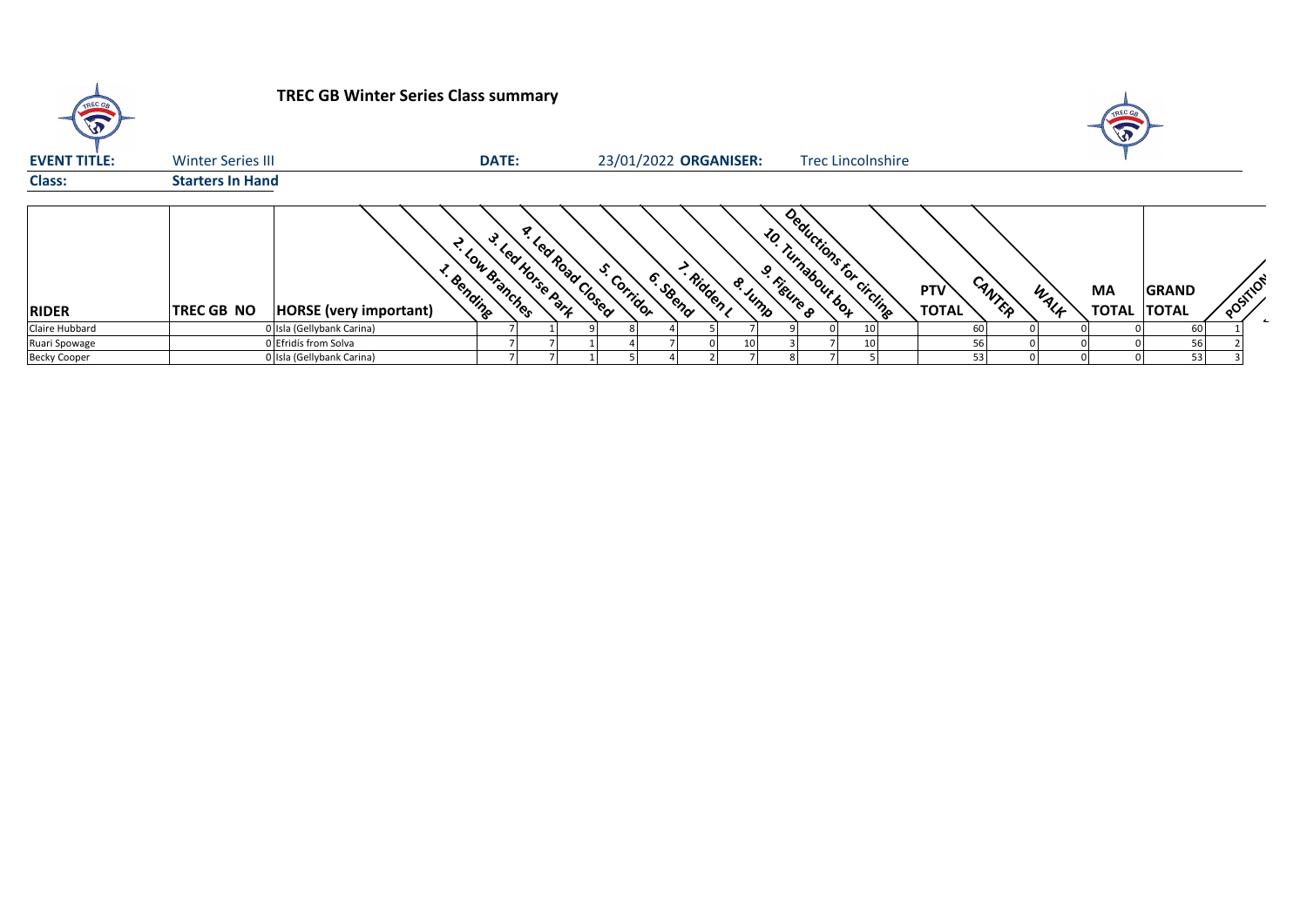| <b>TREC GA</b><br>$\sqrt{3}$ |                          | <b>TREC GB Winter Series Class summary</b>        |                |                                        |                 |          |                       |             |               |                          |                            |        |      | <b>SP</b>   |                              |          |
|------------------------------|--------------------------|---------------------------------------------------|----------------|----------------------------------------|-----------------|----------|-----------------------|-------------|---------------|--------------------------|----------------------------|--------|------|-------------|------------------------------|----------|
| <b>EVENT TITLE:</b>          | <b>Winter Series III</b> |                                                   | <b>DATE:</b>   |                                        |                 |          | 23/01/2022 ORGANISER: |             |               | <b>Trec Lincolnshire</b> |                            |        |      |             |                              |          |
| <b>Class:</b>                | <b>Starters Ridden</b>   |                                                   |                |                                        |                 |          |                       |             |               |                          |                            |        |      |             |                              |          |
| <b>RIDER</b>                 | <b>TREC GB NO</b>        | <b>E</b> Bending<br><b>HORSE</b> (very important) | - Low Branches | a Lea Road Closed<br>3. Led Horse Park |                 | S. Mount | > Ridden<br>6. Steend | ୰<br>& Jump | J. Immobility | Deductions for citing    | <b>PTV</b><br><b>TOTAL</b> | CANTER | WALK | MA<br>TOTAL | <b>GRAND</b><br><b>TOTAL</b> | POSTILOT |
| Helena Bottrill              | R21-01643                | Sprout                                            |                | 10                                     | 10 <sup>1</sup> |          | 10                    | 10          | 10<br>10      |                          | 92                         |        |      |             | 92                           |          |
| Elizabeth Ainsworth          |                          | 0 Henry Joe                                       | 10             | 10                                     |                 |          |                       |             | 10            |                          | 82                         |        |      |             | 82                           |          |
| <b>Holly Souter</b>          |                          | 0 Polly                                           | 10             |                                        | 10 <sup>1</sup> |          |                       |             | 10            |                          | 82                         |        |      |             | 82                           |          |
| Sue Wych                     |                          | 0 Blue                                            | 10             | 10                                     | 10 <sup>1</sup> |          |                       |             | 10            |                          | 78                         |        |      |             | 78                           |          |
| <b>Millie Spowage</b>        |                          | 0 Sugar                                           | 10             |                                        |                 |          |                       |             | 10            |                          |                            |        |      |             | 73                           |          |
| Kirsty Owers                 |                          | 0 Plan Bee                                        | 10             |                                        | 10 <sub>1</sub> |          |                       |             | 10            |                          | 67                         |        |      |             | 67                           |          |
| <b>Becky Cooper</b>          |                          | 0 Isla (Gellybank Carina)                         |                |                                        | 10              |          |                       |             |               |                          | 42                         |        |      |             | 42                           |          |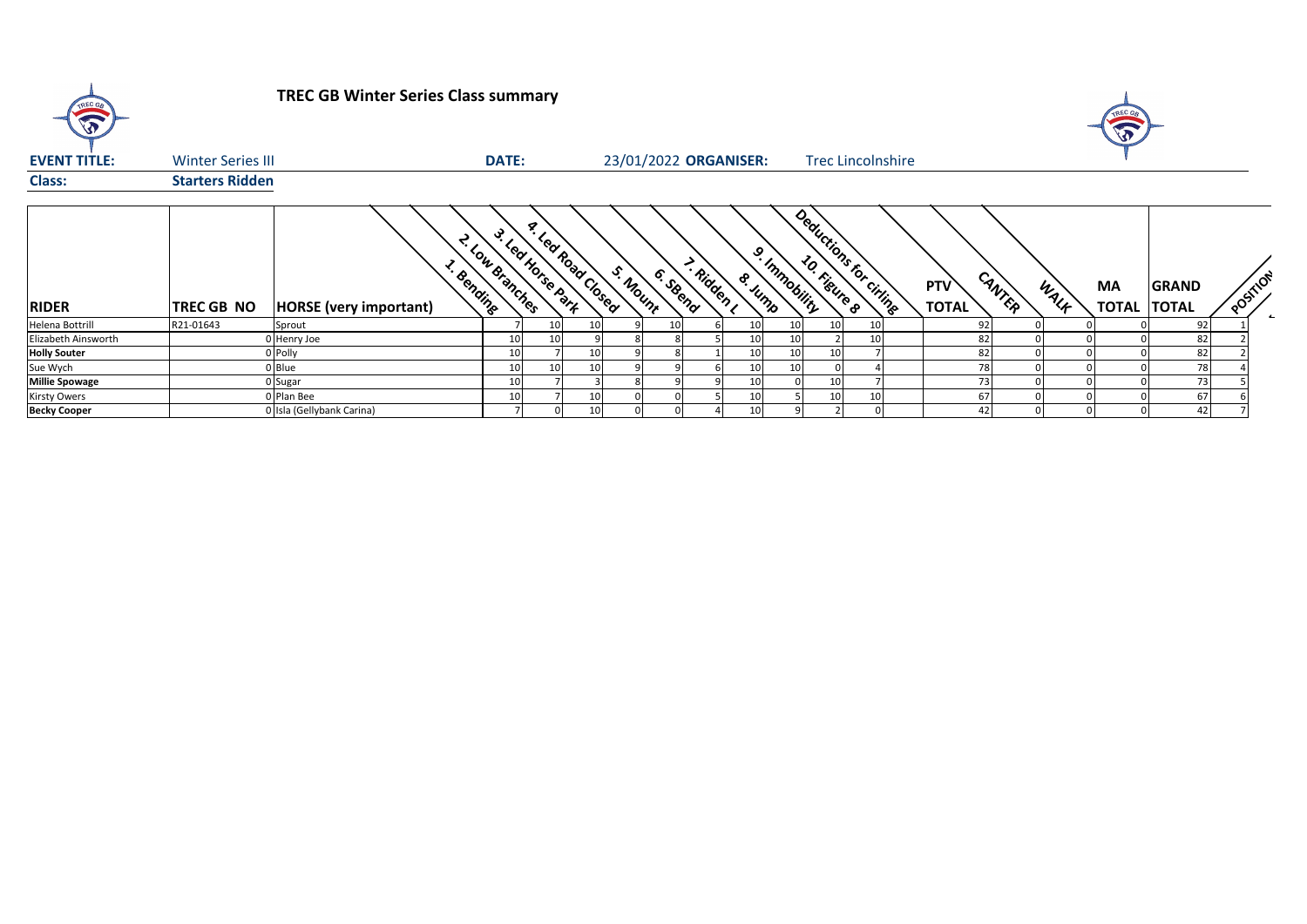# **TREC GB Winter Series Class summary**

## **Please overtype the word obstacle with the obstacle name.**

| <b>EVENT TITLE:</b> | <b>Winter Series III</b> |                                           | <b>DATE:</b>    |               |            |                                     |              |                 | 23/01/2022 ORGANISER:      |              | <b>Trec Lincolnshire</b> |  |                            |        |      |                                 |              |          |
|---------------------|--------------------------|-------------------------------------------|-----------------|---------------|------------|-------------------------------------|--------------|-----------------|----------------------------|--------------|--------------------------|--|----------------------------|--------|------|---------------------------------|--------------|----------|
| <b>Class:</b>       | <b>Pairs</b>             |                                           |                 |               |            |                                     |              |                 |                            |              |                          |  |                            |        |      |                                 |              |          |
| <b>RIDER</b>        | <b>TREC GB NO</b>        | · Ridden<br><b>HORSE</b> (very important) | ఛ<br>- Figure 8 | · Road Closed | - Corridor | $\bullet$<br><sup>Lear</sup> Steena | Low Branches | · Turnabour &o4 | وي<br><b>&amp; Bending</b> | - Immobility | Deductions for circling  |  | <b>PTV</b><br><b>TOTAL</b> | CANTER | WALF | <b>MA</b><br><b>TOTAL TOTAL</b> | <b>GRAND</b> | POSITION |
| Sue / Karen C       |                          | Blue / Bertie                             |                 |               | 10         |                                     |              |                 |                            |              |                          |  |                            | 15     |      |                                 | 93.          |          |
| Sam / Karen O       |                          | Ruby / Rocky                              |                 |               |            |                                     |              |                 |                            |              | 10                       |  |                            | 9.5    | 6.5  |                                 | 91           |          |
| Zoe / Sally         |                          | Szoie / Sparky                            |                 |               |            |                                     |              |                 |                            |              | 10                       |  | 67                         |        |      |                                 | 69           |          |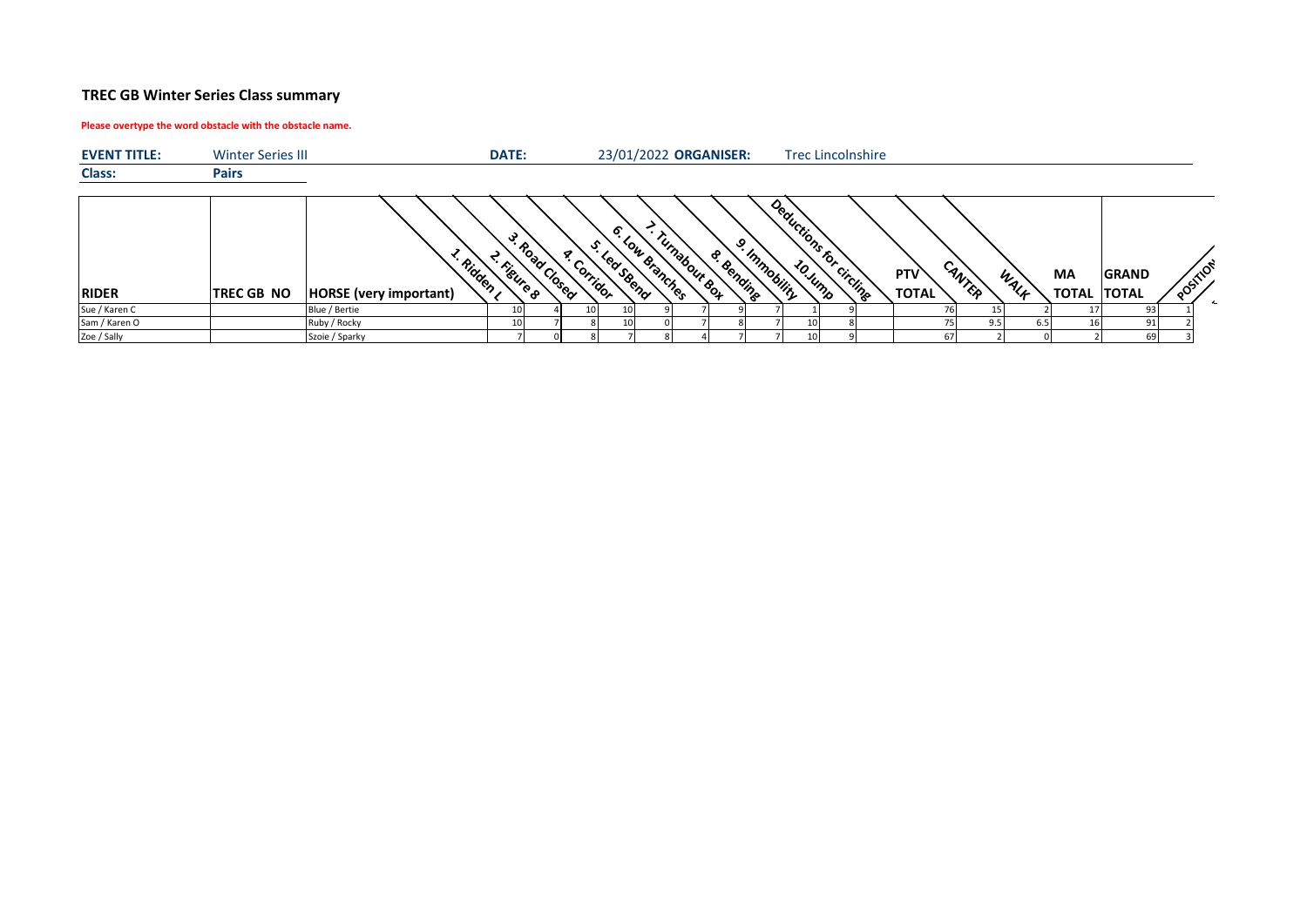## **TREC GB Winter Series Class summary**

#### **Please overtype the word obstacle with the obstacle name.**

| <b>EVENT TITLE:</b> | <b>Winter Series III</b> |                                                  | DATE:          |          |                      |          | 23/01/2022 ORGANISER: |                 |          |                   |                    |                                |          |          |                         | <b>Trec Lincolnshire</b> |                            |        |      |    |                                    |                    |  |
|---------------------|--------------------------|--------------------------------------------------|----------------|----------|----------------------|----------|-----------------------|-----------------|----------|-------------------|--------------------|--------------------------------|----------|----------|-------------------------|--------------------------|----------------------------|--------|------|----|------------------------------------|--------------------|--|
| Class:              | <b>Top Score</b>         |                                                  |                |          |                      |          |                       |                 |          |                   |                    |                                |          |          |                         |                          |                            |        |      |    |                                    |                    |  |
| <b>RIDER</b>        | <b>TREC GB NO</b>        | o,<br>- bstacle<br><b>HORSE</b> (very important) | U,<br>-bstacle | -bstacks | Ubstacle<br>Jbstacle | Ubstacle | Ubstacle              | <b>Jbstacle</b> | Obstacle | ಀೢೢ<br><b>POR</b> | User<br><b>POR</b> | Y <sub>sx</sub><br><b>PORT</b> | Obstacle | Obstacle | Deadchicha for circline |                          | <b>PTV</b><br><b>TOTAL</b> | CANTER | WALL | MA | <b>GRAND</b><br><b>TOTAL TOTAL</b> | $\infty$<br>aosin' |  |
| Bella Craven        | <b>B277</b>              | <b>Colir</b>                                     |                |          |                      |          |                       |                 |          |                   |                    |                                |          |          |                         |                          | 107                        |        |      |    | 107                                |                    |  |
| Anne Lawtey         |                          | 0 Monty                                          |                |          | 10 I                 |          |                       |                 |          |                   |                    |                                |          |          |                         |                          |                            |        |      |    | $Q^2$                              |                    |  |
| Sally Iremonger     |                          | 0 Sparky                                         |                |          |                      |          |                       |                 |          |                   |                    |                                |          |          |                         |                          |                            |        |      |    | 81                                 |                    |  |